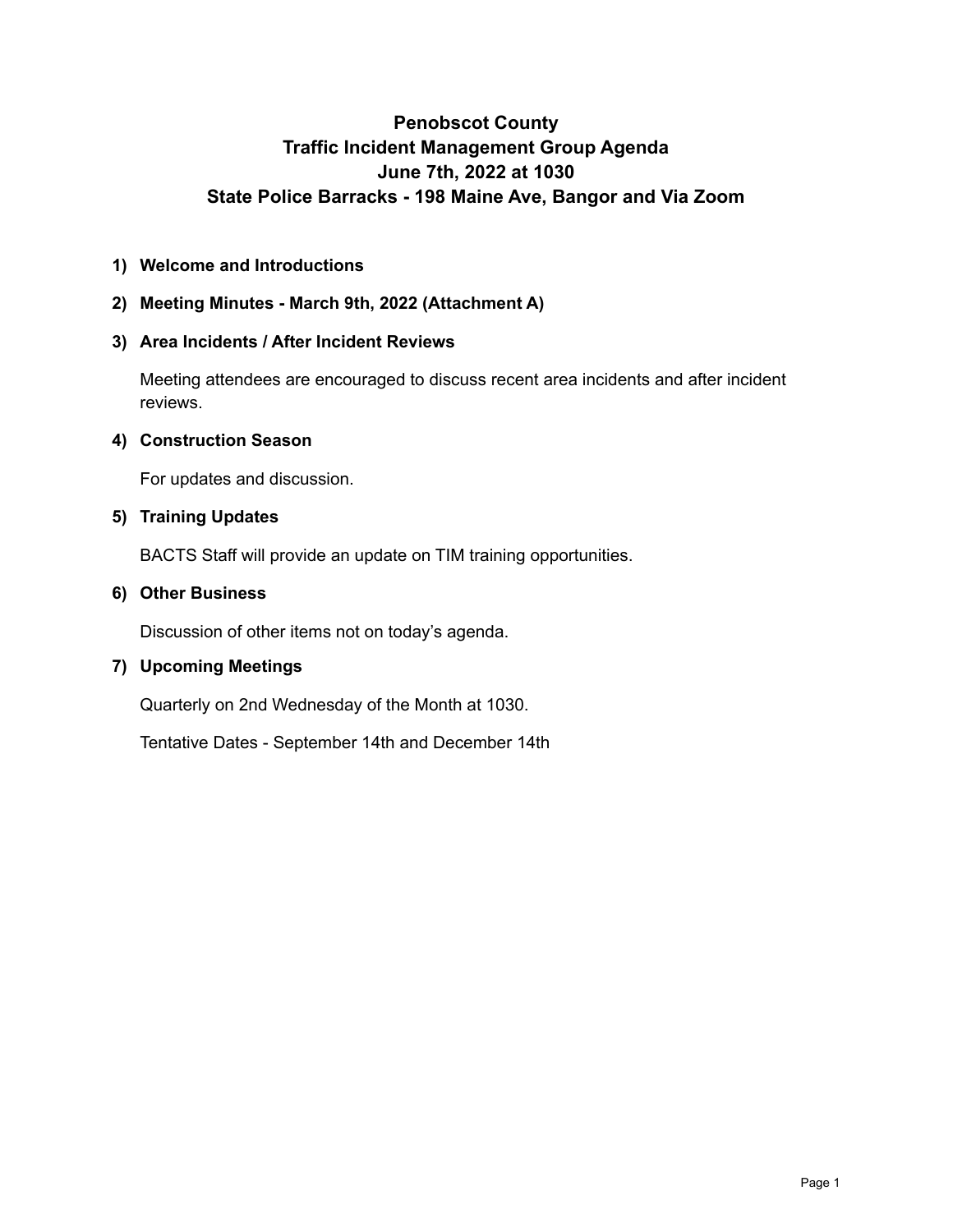# **Attachment A Penobscot County Traffic Incident Management Group Minutes** March 9th, 2022 at 1030 State Police Barracks - 198 Maine Ave, Bangor and Via Zoom

### 1) Welcome and Introductions

Aaron Turcotte called the meeting to order at 1035.

| <b>Name</b>                    | <b>Representing</b>              |
|--------------------------------|----------------------------------|
| Aaron Turcotte                 | <b>Maine State Police</b>        |
| Joe Lacerda<br>Alan Farrington | MaineDOT                         |
| <b>Andrew Emery</b>            | <b>Bangor Fire Department</b>    |
| <b>Bradley Nuding</b>          | Penobscot EMA                    |
| Oriana Fleming                 | Northern Light Medical Transport |
| Sara Devlin<br>Paige Nadeau    | <b>BACTS</b>                     |

## 2) Meeting Minutes - December 14th, 2021

No comments or amendments proposed to minutes as written.

## 3) Area Incidents / After Incident Reviews

Discussion regarding a couple of smaller incidents that occurred during the winter including a couple of wrong way driver incidents. Overall MaineDOT did a great job this past winter and drivers did well, particularly with the storms.

### 4) Upcoming Construction Season

The group discussed the Penobscot County MaineDOT 2022 work plan and a couple of the larger projects included for this region including the diverging diamond intersection on Hogan, work on Broadway, including the bridge replacement and the impact of these projects on traffic flow and how to plan accordingly. The group also discussed the project costs listed on the work plan and how these are approximate and subject to change, especially given the current biding environment.

### 5) Training Updates

Sara Devlin provided an update. The Newport fire department training is in the process of being scheduled for April with the possibility of moving it to May if a better fit for members of the group who would like to attend.

BACTS is also working with the State to develop a TIMS website over the next few months.

### 6) Other Business

A member of the group discussed a municipality reaching out to them regarding any information for a grant opportunity or federal funding that may be available to purchase a crash truck that would be able to provide support between Newport and Hermon. Members of the group also discussed the benefits of full crash trucks vs the trailers.